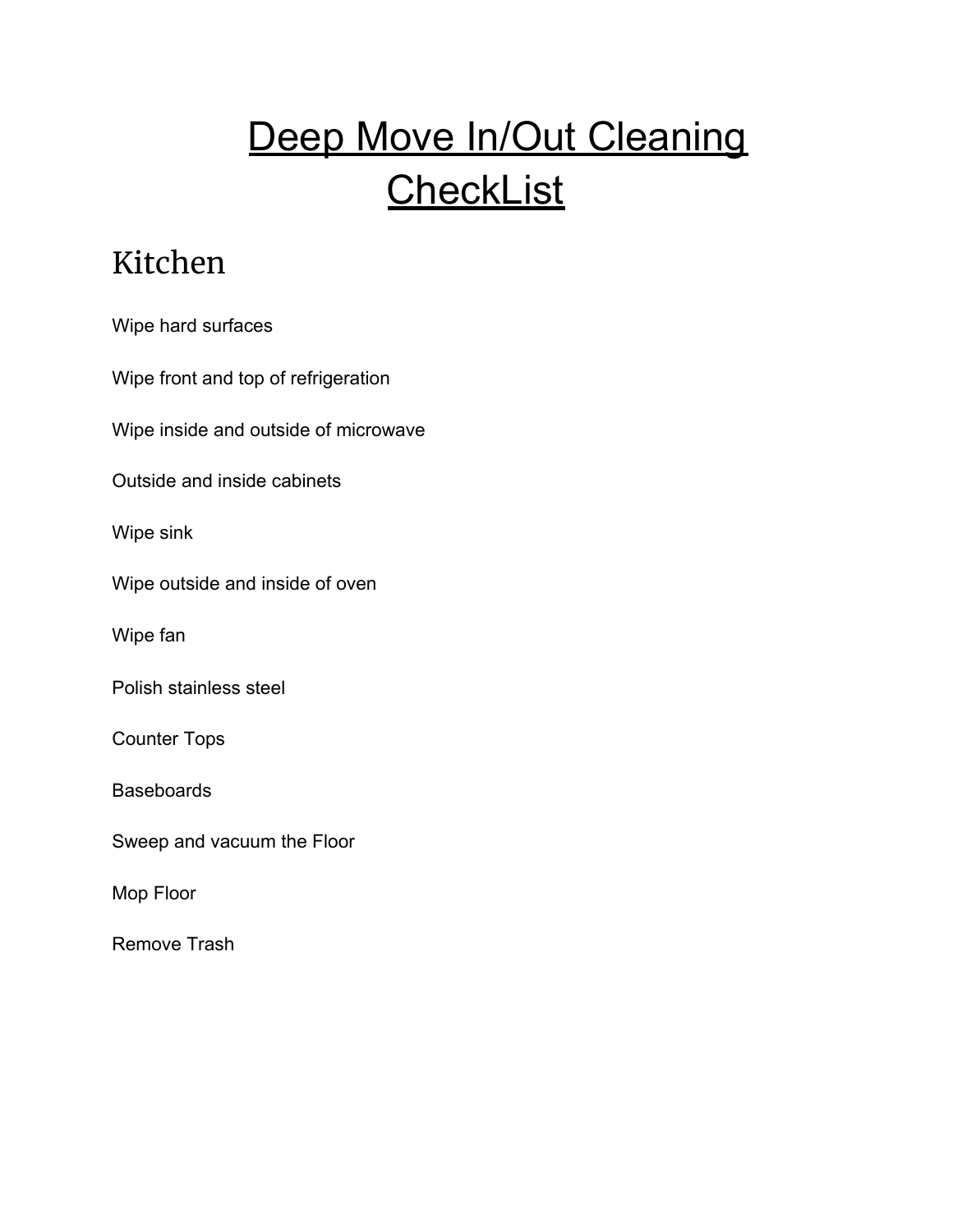### Bathroom

Clean all glass and mirrors

Wipe outside and inside of cabinets

Clean inside of toilet, Clean around toilet and shower

Polish stainless steel

Scrub tile in shower, scrub shower door

**Baseboards** 

Wipe and scrub the bathtub

Wipe doors, top of doors and behind doors

Sweep and Vacuum the Floors

Mop Floor

Removal of Trash

#### Bedroom

Dust, Wipe all hard surfaces

Wipe blinds or shutters

Wipe down all pictures

Wipe down doors, top of doors and behind doors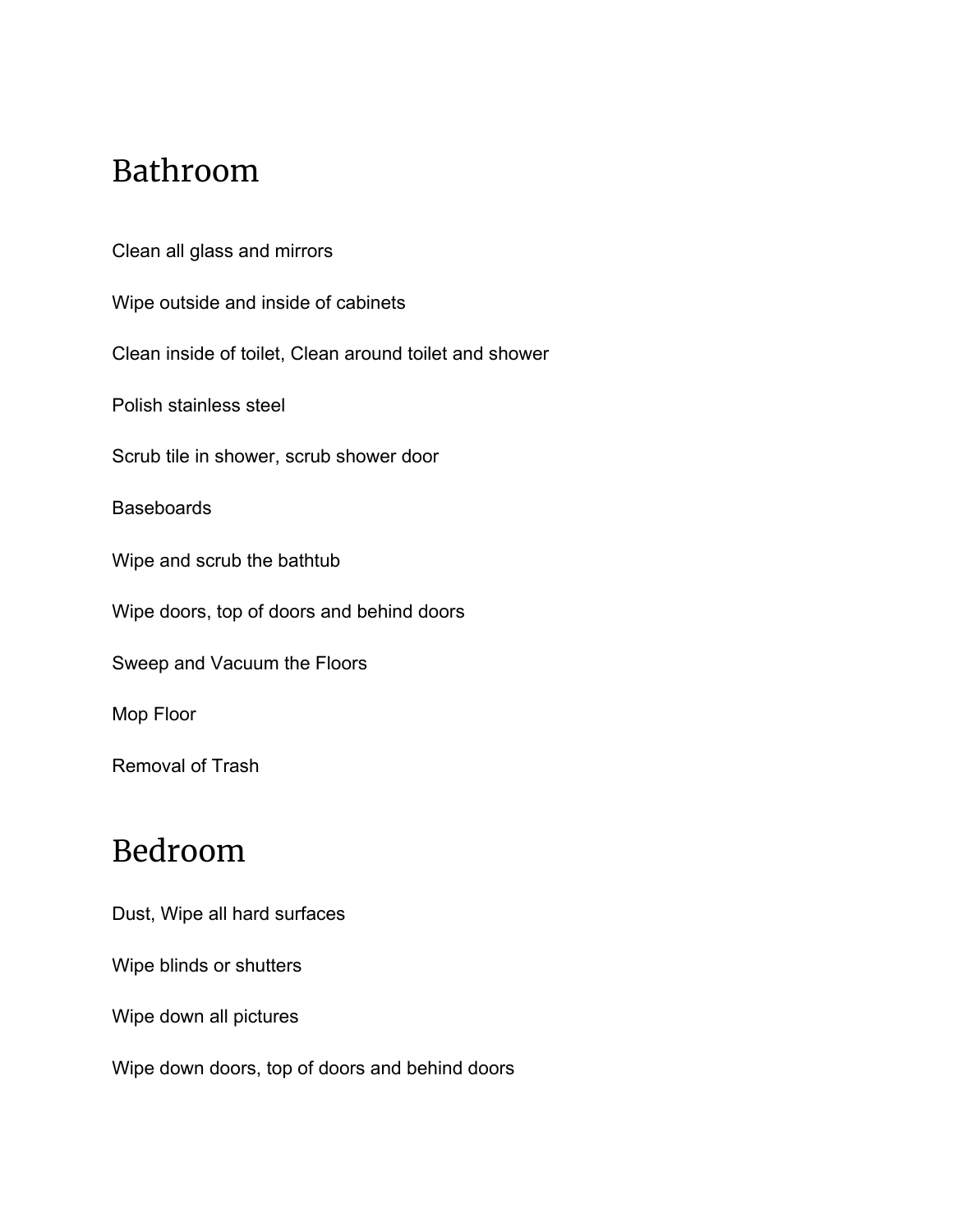Clean fan

Make Bed (upon request)

Wipe interior windows and glass

Vacuum and mop

Remove Trash

#### Living room

Dust

Wipe down all hard surfaces

Straighten pillows on sofa

Wipe down all glass and pictures

Sweep, Vacuum and Mop the Floors

Remove Trash

Clean heavily used area

Sweep, Vacuum and Mop the heavily used area

Wipe exterior doors 2 glass doors free

Remove trash